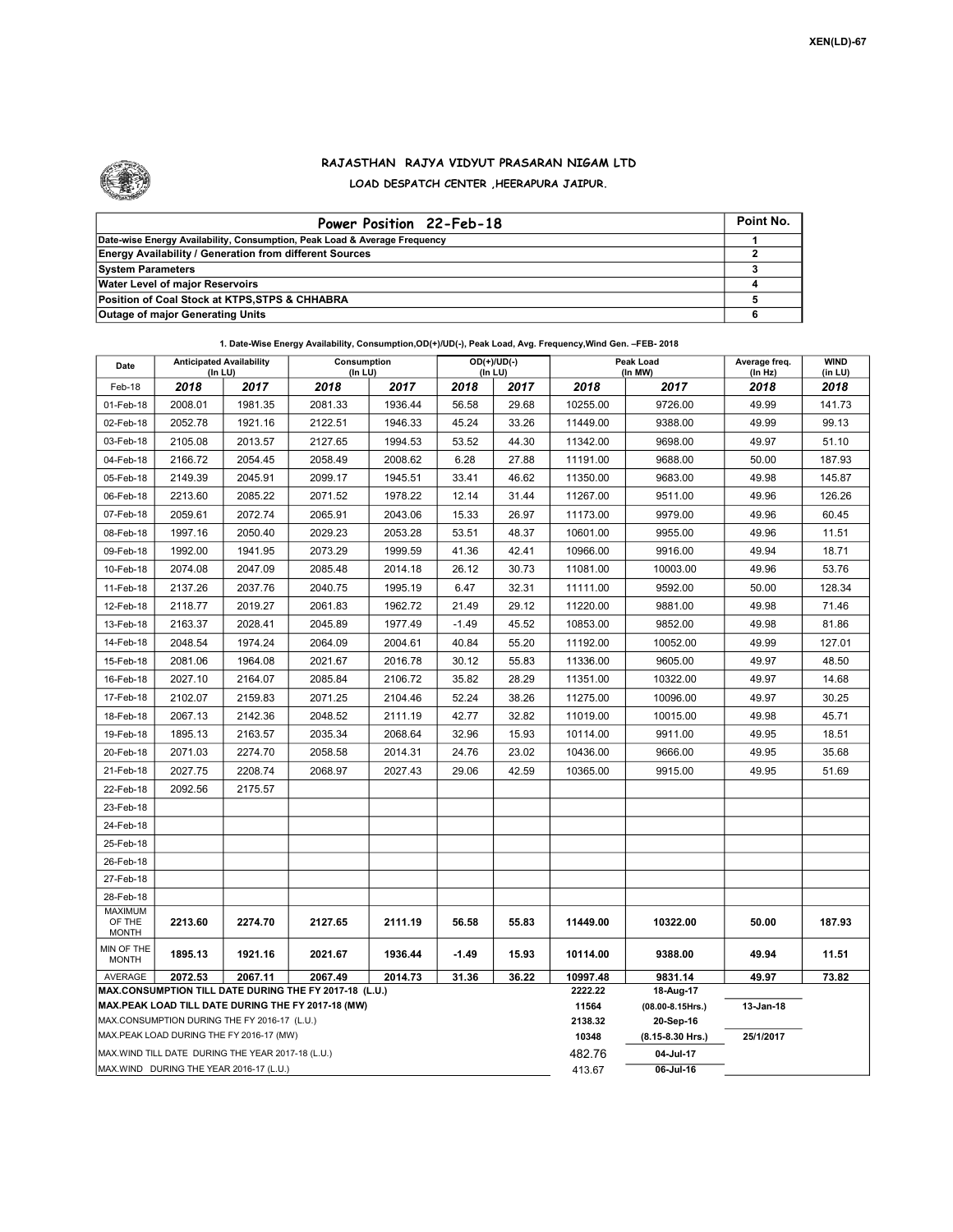|             | (In LU)                                                                            |                                           |                                  |                                     |  |  |  |  |
|-------------|------------------------------------------------------------------------------------|-------------------------------------------|----------------------------------|-------------------------------------|--|--|--|--|
| S.No.       | Sources Available to Rajasthan / Installed<br>Capacity as on 30.09.2016<br>(In MW) | Prior<br>assessment of<br>Avail. For next | Prior<br>assessment of<br>Avail. | Actual<br>Energy<br><b>Received</b> |  |  |  |  |
|             |                                                                                    | Day<br>21-Feb-18                          |                                  |                                     |  |  |  |  |
| 1           | KTPS (1240/1240)                                                                   | 246.00                                    | 246.00                           | 228.55                              |  |  |  |  |
| $\mathbf 2$ | STPS (1500/1500)                                                                   | 218.00                                    | 218.00                           | 190.97                              |  |  |  |  |
| 3           | DHOLPUR GAS CCPP (330/330)                                                         | 0.00                                      | 0.00                             | 0.00                                |  |  |  |  |
| 4           | RAMGARH (273.5/273.5)                                                              | 41.00                                     | 41.00                            | 41.25                               |  |  |  |  |
| 5           | RAPP-A(200/200)                                                                    | 43.00                                     | 43.00                            | 44.53                               |  |  |  |  |
| 6           | MAHI (140/140)                                                                     | 0.00                                      | 0.00                             | 6.62                                |  |  |  |  |
| 7           | CHAMBAL (RPS+JS) (135.5/271)                                                       | 38.62                                     | 38.62                            | 36.69                               |  |  |  |  |
| 8           | <b>GIRAL LIGNITE (250/250)</b>                                                     | 0.00                                      | 0.00                             | 0.00                                |  |  |  |  |
| 9           | CHHABRA TPS 1000/1000)                                                             | 218.00                                    | 218.00                           | 278.43                              |  |  |  |  |
| 10          | ADANI (TPS) + KALISINDH (TPS)                                                      | 273.00                                    | 273.00                           | 256.70                              |  |  |  |  |
|             | (1200+1200/1320+1200)                                                              |                                           |                                  |                                     |  |  |  |  |
| 11          | WIND FARM (3980.40/4119.15)                                                        | 35.00                                     | 37.50                            | 51.69                               |  |  |  |  |
| 12          | SOLAR POWER(737.70/1295.70)                                                        | 0.00                                      | 0.00                             | 0.00                                |  |  |  |  |
| 13          | CAPTIVE POWER PLANTS                                                               | 0.00                                      | 0.00                             | 0.00                                |  |  |  |  |
| 14          | REGIONAL (INTRA STATE) O.A. (VLTPS)                                                | 0.00                                      | 0.00                             | 0.00                                |  |  |  |  |
| 15          | OPEN ACCESS                                                                        | 9.96                                      | 21.90                            | 22.25                               |  |  |  |  |
| 16          | BIOMASS - (101.95/119.25)                                                          | 5.00                                      | 5.00                             | 4.94                                |  |  |  |  |
| 17          | BARSINGHSAR LTPS(250/250)                                                          | 51.00                                     | 51.00                            | 50.29                               |  |  |  |  |
| 18          | RAJWEST (1080/1080)                                                                | 196.00                                    | 172.00                           | 168.08                              |  |  |  |  |
|             | <b>TOTAL (A): 1-18</b>                                                             | 1374.58                                   | 1365.02                          | 1380.99                             |  |  |  |  |
| 19          | <b>BBMB COMPLEX</b>                                                                |                                           |                                  |                                     |  |  |  |  |
|             | a) BHAKRA(230.79/1516.3)                                                           | 27.47                                     | 27.56                            | 27.72                               |  |  |  |  |
|             | b) DEHAR (198/990)                                                                 | 5.33                                      | 5.41                             | 4.77                                |  |  |  |  |
|             | c) PONG (231.66/396)                                                               | 30.02                                     | 31.65                            | 31.02                               |  |  |  |  |
|             | TOTAL: a TO c                                                                      | 62.82                                     | 64.62                            | 63.51                               |  |  |  |  |
| 20          | <b>CENTRAL STATIONS</b>                                                            |                                           |                                  |                                     |  |  |  |  |
|             | d) SINGRAULI (300/2000)                                                            | 90.84                                     | 91.12                            | 90.94                               |  |  |  |  |
|             | e) RIHAND<br>(310.24/3000)                                                         | 126.07                                    | 124.07                           | 124.07                              |  |  |  |  |
|             | f) UNCHAHAR-I(20/420)                                                              | 5.70                                      | 6.14                             | 7.12                                |  |  |  |  |
|             | q) UNCHAHAR-II& III(61/630)                                                        | 20.29                                     | 22.56                            | 21.57                               |  |  |  |  |
|             | h) INDIRA GANDHI STPS(JHAJHAR) 0.00/1500)                                          | 0.00                                      | 0.00                             | 0.00                                |  |  |  |  |
|             | i) NCTPS DADRI St-II (43.22/980) + DADRI-TH                                        | 8.56                                      | 10.03                            | 7.61                                |  |  |  |  |
|             | j) DADRI GAS (77/830)                                                              | 3.88                                      | 4.37                             | 3.91                                |  |  |  |  |
|             | k) ANTA<br>(83.07/419)                                                             | 0.00                                      | 0.00                             | 0.00                                |  |  |  |  |
|             | I) AURAIYA<br>(61.03/663)                                                          | 0.00                                      | 0.00                             | 0.00                                |  |  |  |  |
|             | m) NAPP<br>(44/440)                                                                | 9.74                                      | 9.96                             | 9.96                                |  |  |  |  |
|             | $n)$ RAPP-B<br>(125/440)                                                           | 33.75                                     | 33.93                            | 33.93                               |  |  |  |  |
|             | o) RAPP-C<br>(88/440)                                                              | 9.81                                      | 9.81                             | 9.81                                |  |  |  |  |
|             | p) SALAL<br>(20.36/690)                                                            | 0.53                                      | 0.53                             | 0.63                                |  |  |  |  |
|             | (70.37/720)<br>q) URI                                                              | 3.40                                      | 3.32                             | 3.25                                |  |  |  |  |
|             | r) TANAKPUR<br>(10.86/94)                                                          | 0.24                                      | 0.24                             | 0.26                                |  |  |  |  |
|             | s) CHAMERA - (105.84/540)                                                          | 3.14                                      | 3.14                             | 3.14                                |  |  |  |  |
|             | t) CHAMERA-II (29.01/300)                                                          | 1.02                                      | 1.03                             | 1.13                                |  |  |  |  |
|             | u) CHAMERA-III (25.21/231)                                                         | 0.75                                      | 0.75                             | 0.75                                |  |  |  |  |
|             | v) DHAULIGANGA (27/280)                                                            | 0.81                                      | 0.81                             | 0.81                                |  |  |  |  |
|             | w) DULHASTI (42.42/390)                                                            | 2.39                                      | 2.39I                            | 2.39                                |  |  |  |  |
|             | x) SEWA (13/120)                                                                   | 2.17                                      | 1.30                             | 1.95                                |  |  |  |  |
|             | y) NJPC (112.00/1500) + RAMPUR(31.808/412.02)                                      | 5.78                                      | 6.71                             | 6.45                                |  |  |  |  |
|             | z) TEHRI (75/1000)                                                                 | 4.80                                      | 4.80                             | 4.80                                |  |  |  |  |
|             | aa) KOTESHWR (33.44/400) + PARBATI3 (56.73/520)                                    | 1.91                                      | 1.91                             | 4.50                                |  |  |  |  |
|             |                                                                                    |                                           |                                  |                                     |  |  |  |  |
|             | ab) TALA                                                                           | 0.13                                      | 0.20                             | 0.20                                |  |  |  |  |
|             | ac) MUNDRA UMPP (380/4000)                                                         | 91.20                                     | 83.98                            | 83.98                               |  |  |  |  |
|             | ad) SASAN (372/3960)                                                               | 89.34                                     | 85.14                            | 85.14                               |  |  |  |  |
|             | ae) FRKKA+KHLGN+TLCHR (70.18/3940)                                                 | 27.29                                     | 25.44                            | 25.44                               |  |  |  |  |
|             | af) URS POWER(DADRI TH-I)                                                          | 0.00                                      | 0.00                             | 0.00                                |  |  |  |  |
|             | TOTAL SCHEDULE(a TO af)                                                            | 606.34                                    | 598.28                           | 597.23                              |  |  |  |  |
|             | LOSSES                                                                             | $-31.62$                                  | $-31.01$                         | $-33.41$                            |  |  |  |  |
|             | NET SCHEDULED                                                                      | 574.73                                    | 567.27                           | 563.82                              |  |  |  |  |
| 21          | BILATERAL (REG.) EXCL. BANKING                                                     | 4.71                                      | 4.59                             | 4.59                                |  |  |  |  |
| 22          | BANKING                                                                            | 15.72                                     | 15.72                            | 15.72                               |  |  |  |  |
| 23          | BILATERAL(INTER-REG.). EXCLUDING (ISOA &                                           | 114.10                                    | 90.81                            | 111.89                              |  |  |  |  |
| 24          | <b>BANKING)</b><br>INTER STATE OPEN ACCESS (BILATERAL+IEX)                         | $-9.96$                                   | $-21.90$                         | $-22.25$                            |  |  |  |  |
|             |                                                                                    |                                           |                                  |                                     |  |  |  |  |
| 25          | INDIAN ENERGY EXCHANGE                                                             | 18.69                                     | $-14.84$                         | $-14.84$                            |  |  |  |  |
|             | TOTAL(B): (19 TO 25)                                                               | 717.98                                    | 662.73                           | 658.92                              |  |  |  |  |
|             | TOTAL GENERATION (A +B): 1 TO 25                                                   |                                           |                                  | 2039.92                             |  |  |  |  |
|             | OVER DRAWAL (+)/UNDER DRAWAL (-)                                                   |                                           |                                  | 29.06                               |  |  |  |  |
|             | <b>GRAND TOTAL</b>                                                                 | 2092.56                                   | 2027.75                          | 2068.98                             |  |  |  |  |
|             | LAST YEAR                                                                          | 2175.57                                   | 2208.74                          | 2027.43                             |  |  |  |  |

## 2.Anticipated Availability/Generation From Different Sources